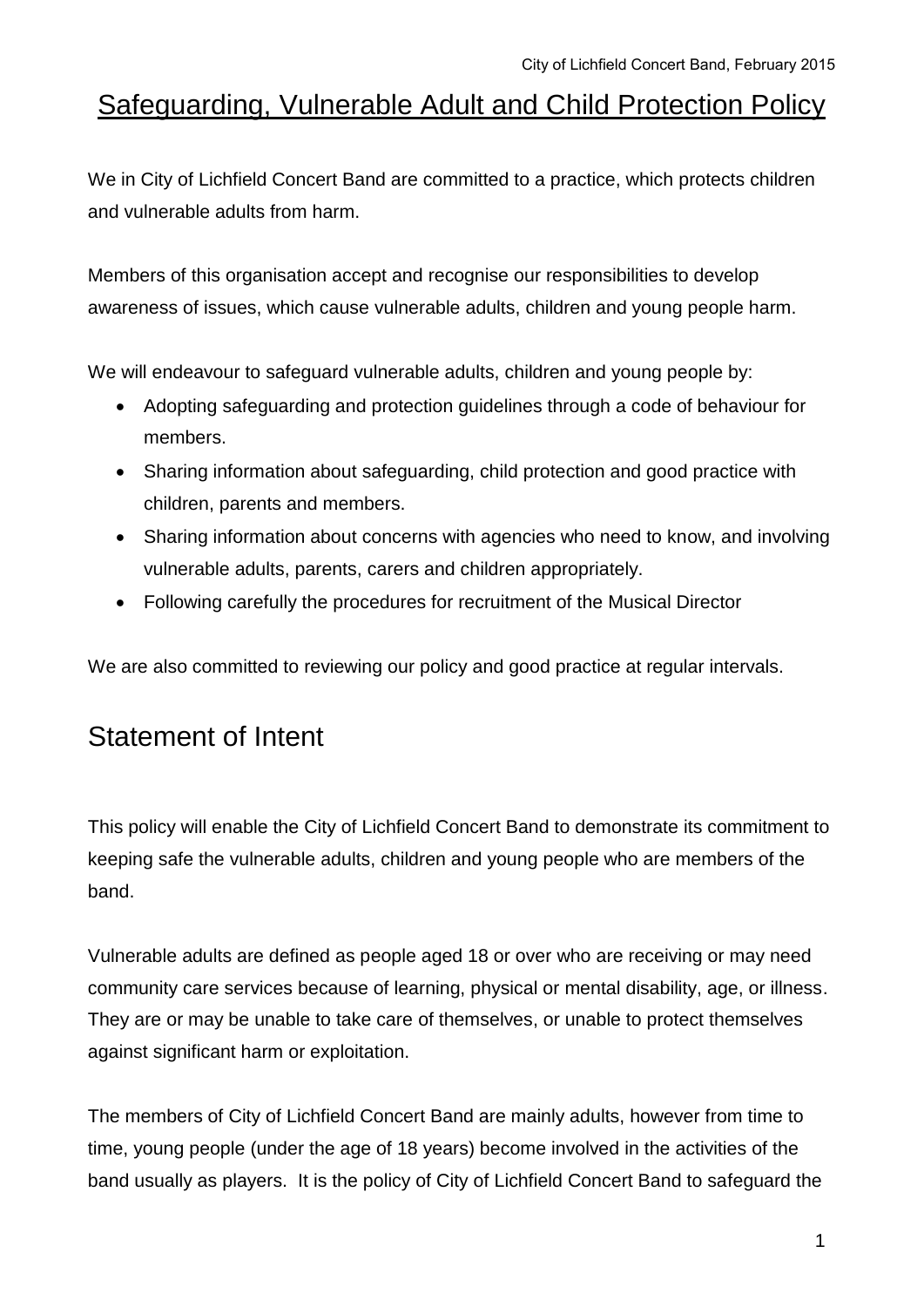welfare of all vulnerable adults, children and young people by protecting them from all forms of abuse including physical, emotional and sexual harm.

The City of Lichfield Concert Band is committed to creating a safe environment in which vulnerable adults, children and young people can feel comfortable and secure while engaged in any of the band's rehearsals, concerts and social activities. Members should at all times show respect and understanding for individual's rights, safety and welfare, and conduct themselves in a way that reflects the ethos and principles of the City of Lichfield Concert Band.

### Code of Behaviour

### **ATTITUDES**

Members should be committed to:

• Treating all members of the band with respect and dignity

#### BY EXAMPLE

Members should endeavour to:

- Provide an example, which we would wish others to follow
- Use appropriate language with children and young people and challenge any inappropriate language used by a young person or child or an adult working with young people
- Respect all members' right to privacy

#### ONE TO ONE CONTACT

Members should:

- Not spend excessive amounts of time alone with children or vulnerable adults, away from others
- In the unlikely event of having to meet with an individual child or young person make every effort to keep this meeting as open as possible and inform parents as appropriate.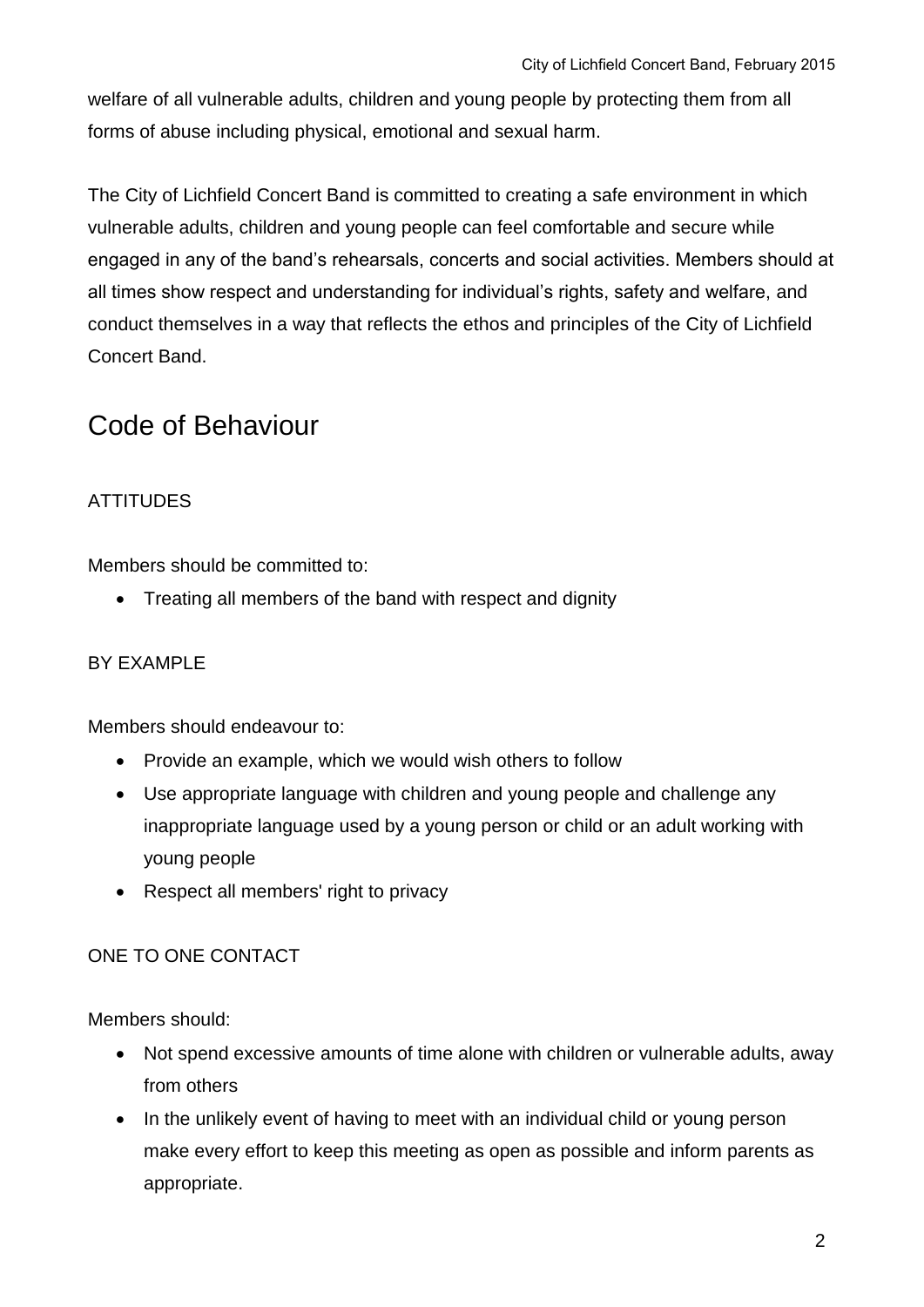• If privacy is needed, ensure that other members and/or parents as appropriate are informed of the meeting and its whereabouts

### PHYSICAL CONTACT

Members should never:

- Engage in sexually provocative or rough physical games, including horseplay
- Allow, or engage in, inappropriate touching of any kind
- Do things of a personal nature for a child, young person or vulnerable adult that they can do for themselves.
- If such a need arises, for example, where a child or young person has limited mobility, the City of Lichfield Concert Band should ensure that an appropriate responsible adult accompanies them at band related activities

#### GENERAL

Members should:

- Be aware that even well-intentioned actions may be misinterpreted
- Never draw any conclusions about others without checking the facts
- Never be drawn into inappropriate attention- seeking situations such as tantrums or crushes
- Never exaggerate or trivialise child abuse issues or make suggestive remarks or gestures about, or to a child or young person, even in fun

### RELATIONSHIPS

#### Members:

• Who are involved in relationships with other members of the band should ensure that their personal relationships do not affect their role within City of Lichfield Concert Band or the work of City of Lichfield Concert Band.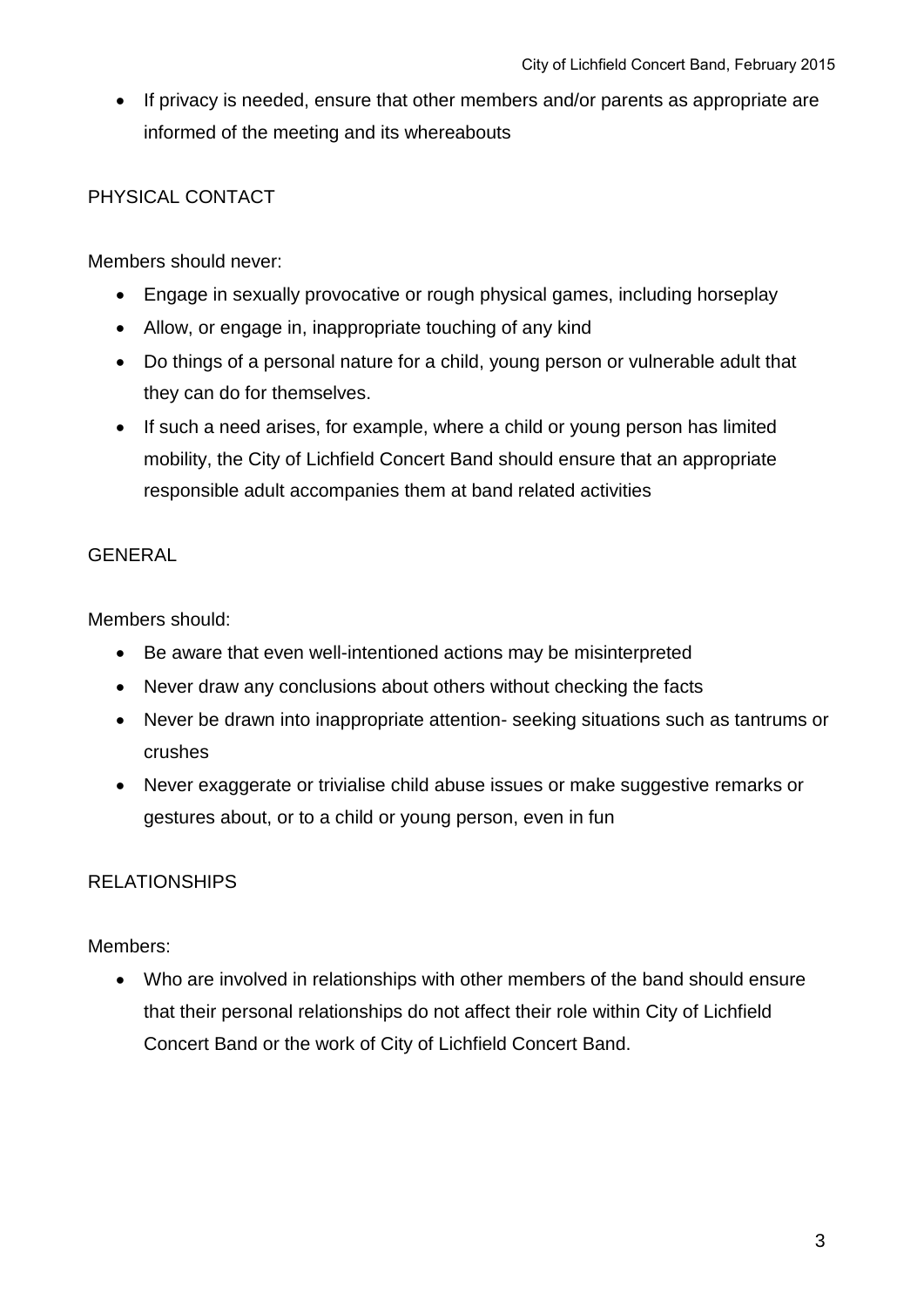# Sharing information about safeguarding, child protection and good practice

### **MEMBERS**

Good communication is essential in any organisation. In the City of Lichfield Concert Band every effort will be made to assure that, should individuals have concerns, they will be listened to and taken seriously.

It is the responsibility of the committee to ensure that information is available to, and exchanged between all those involved in the City of Lichfield Concert Band and its activities. Some information is confidential.

Each new member will be made familiar with the City of Lichfield Concert Band's policies and procedures including the Safeguarding, Vulnerable Adults and Child Protection Policy and Code of Behaviour.

#### VULNERABLE ADULTS

Vulnerable adults have a right to information, especially any information that could make life better and safer for them. The City of Lichfield Concert Band will act to ensure they have information about how, and with whom, they can share their concerns, complaints and anxieties.

When sharing information, the City of Lichfield Concert Band members will ensure the vulnerable adult is involved in any process as appropriate and informed of the outcome.

### CHILDREN AND YOUNG PEOPLE

Children and young people have a right to information, especially any information that could make life better and safer for them. The City of Lichfield Concert Band will act to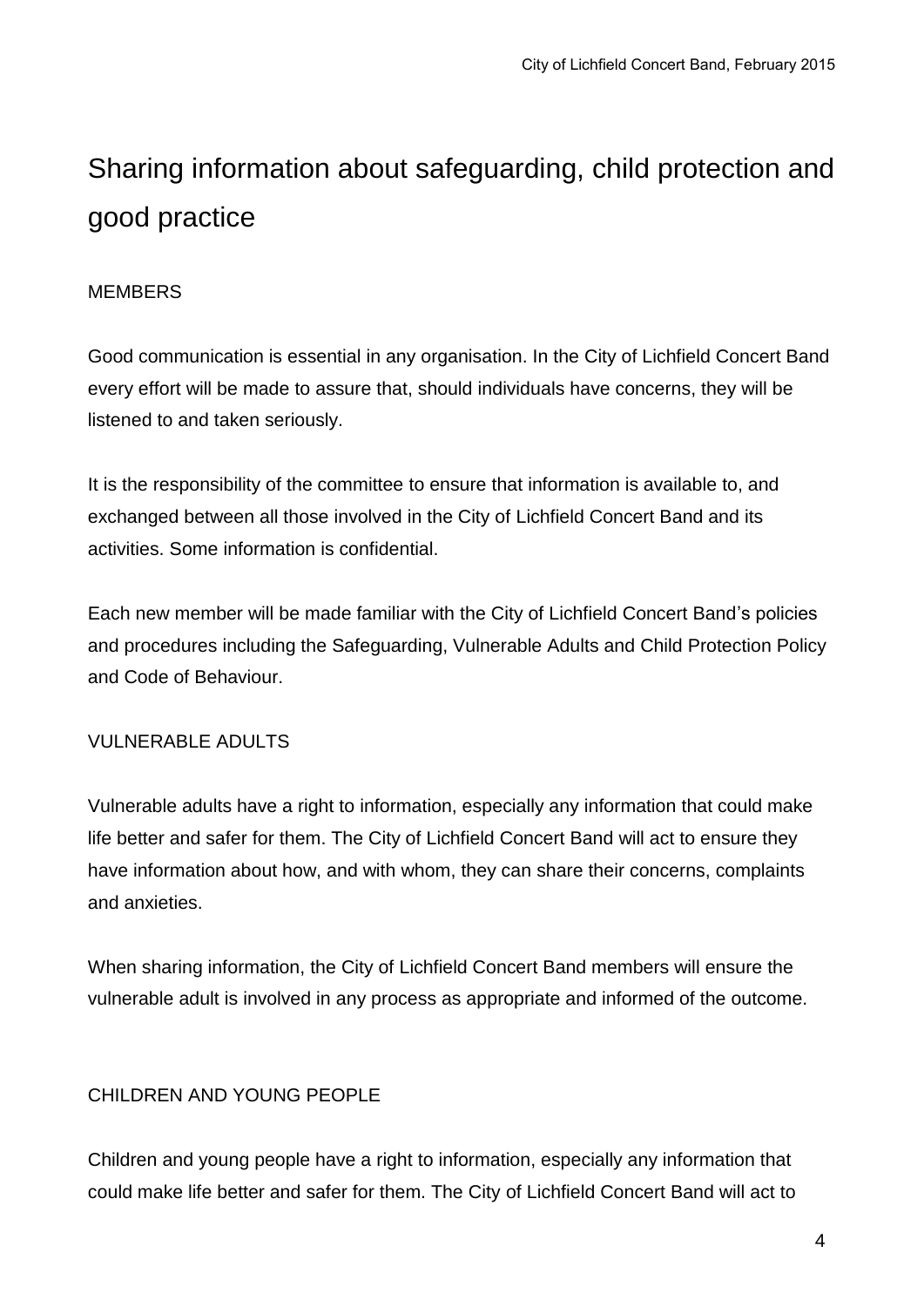ensure they have information about how, and with whom, they can share their concerns, complaints and anxieties.

When sharing information, the City of Lichfield Concert Band members will be sensitive to the level of understanding and maturity, as well as to the level of responsibility, of the people with whom they are sharing.

### PARENTS

Parents / persons with parental responsibility are ultimately responsible for their children's welfare at all times, and they should be assured that their children are involved with a credible organisation.

We achieve this by:

- Ensuring all children under the age of 16 years are accompanied to all Band related activities by a parent or guardian
- Ensuring that the named Designated Child Protection Person(s) and the procedure for making a complaint are published on the website www.lichfieldconcertband.co.uk
- Ensuring that a full copy of the Child Protection Policy is published on the website www.lichfieldconcertband.co.uk

### OTHER BODIES

A copy of our Safeguarding, Vulnerable Adults and Child Protection Policy will be made available to any other appropriate body.

# Recruitment and Selection of the Musical Director and other paid members of the City of Lichfield Concert Band

City of Lichfield Concert Band operates employment procedures that ensure highest priority is given to issues relating to safeguarding and child protection.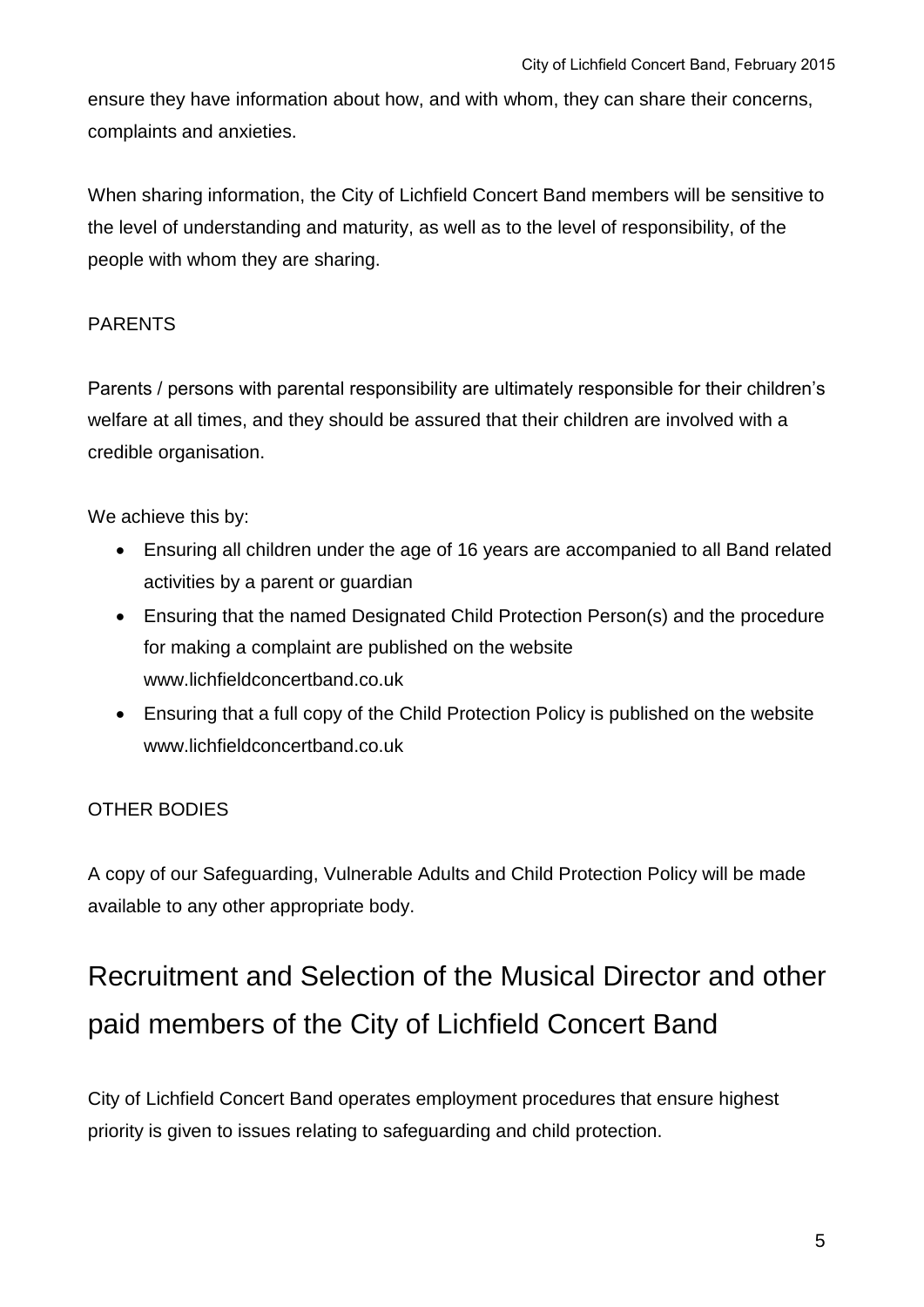From March 2015 each new member of paid staff (Musical Director) will be required to undergo a police check as part of our recruitment policy

## Complaints Procedure

Any complaints regarding the safety of vulnerable adults, young people, children and/or the conduct of members towards them are to be referred to the Designated Safeguarding Persons (see below) in the first instance. He/she will then raise it with the committee as a whole, who will decide what further action should be taken, if relevant. The committee will then report back to the complainant.

If one of the Designated Safeguarding Persons is implicated in the concerns the concerns should be discussed with the other Designated Safeguarding Person or another member of the committee.

It is important to recognise that a vulnerable adult, child or young person could disclose serious allegations of abuse to any member of the band. It is essential that should this be the case, the band member concerned contacts the Designated Safeguarding Persons (or another member of the committee should the Designated Safeguarding Person be implicated in the concerns) and follows the correct procedure for reporting the allegations as outlined in Appendix 1 and 2.

# Designated Safeguarding Persons

To be advised at the AGM annually.

Chairman's Signature: **Example 2018** 

Adopted on:

Date to be reviewed: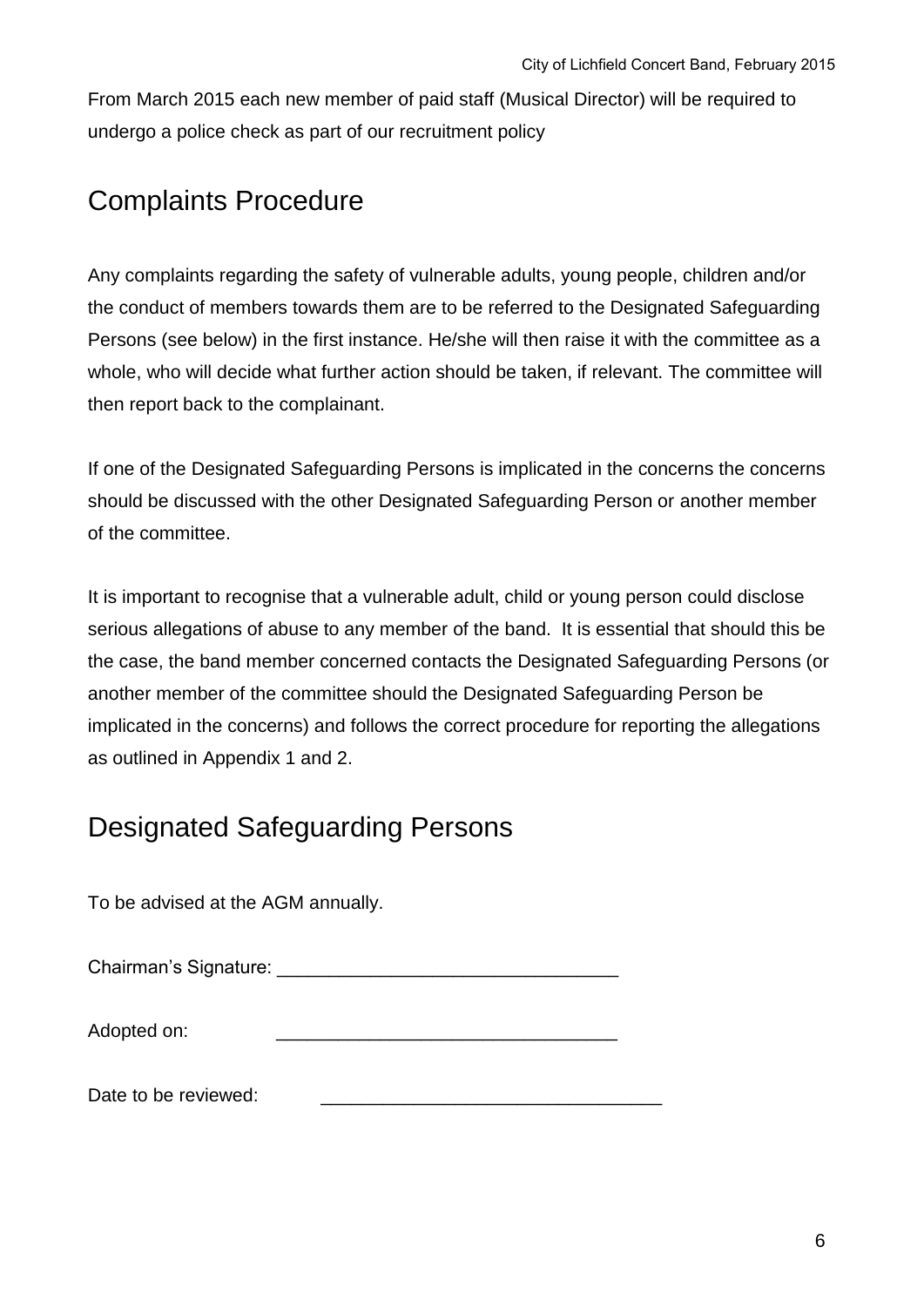## Appendix 1

## Procedure for reporting allegations of child abuse

# Immediate Action to Ensure Safety

Immediate action may be necessary at any stage in involvement with children and families. In all cases it is vital to take whatever action is needed to safeguard the child/ren ie:

If emergency medical attention is required an ambulance should be called (dial 999) or the child taken to the nearest Accident and Emergency Department.

If a child is in immediate danger the police should be contacted (dial 999) as they alone have the power to remove a child immediately if protection is necessary, via Police Protection Order.

## Recognition of abuse or neglect

Abuse or neglect of a child is caused by inflicting harm, or by failing to act to prevent harm. Children may be abused in a family or in an institutional or community setting: by those known to them or more rarely by a stranger.

### PHYSICAL ABUSE

Physical abuse may involve hitting, shaking, throwing, poisoning, burning or scalding, drowning, suffocating, or otherwise causing physical harm to a child. Physical harm may also be caused when a parent or carer feigns the symptoms, of, or deliberately causes ill health to a child whom they are looking after. This situation is commonly described using terms such as, fabricated illness by proxy or Munchausen Syndrome by proxy.

#### EMOTIONAL ABUSE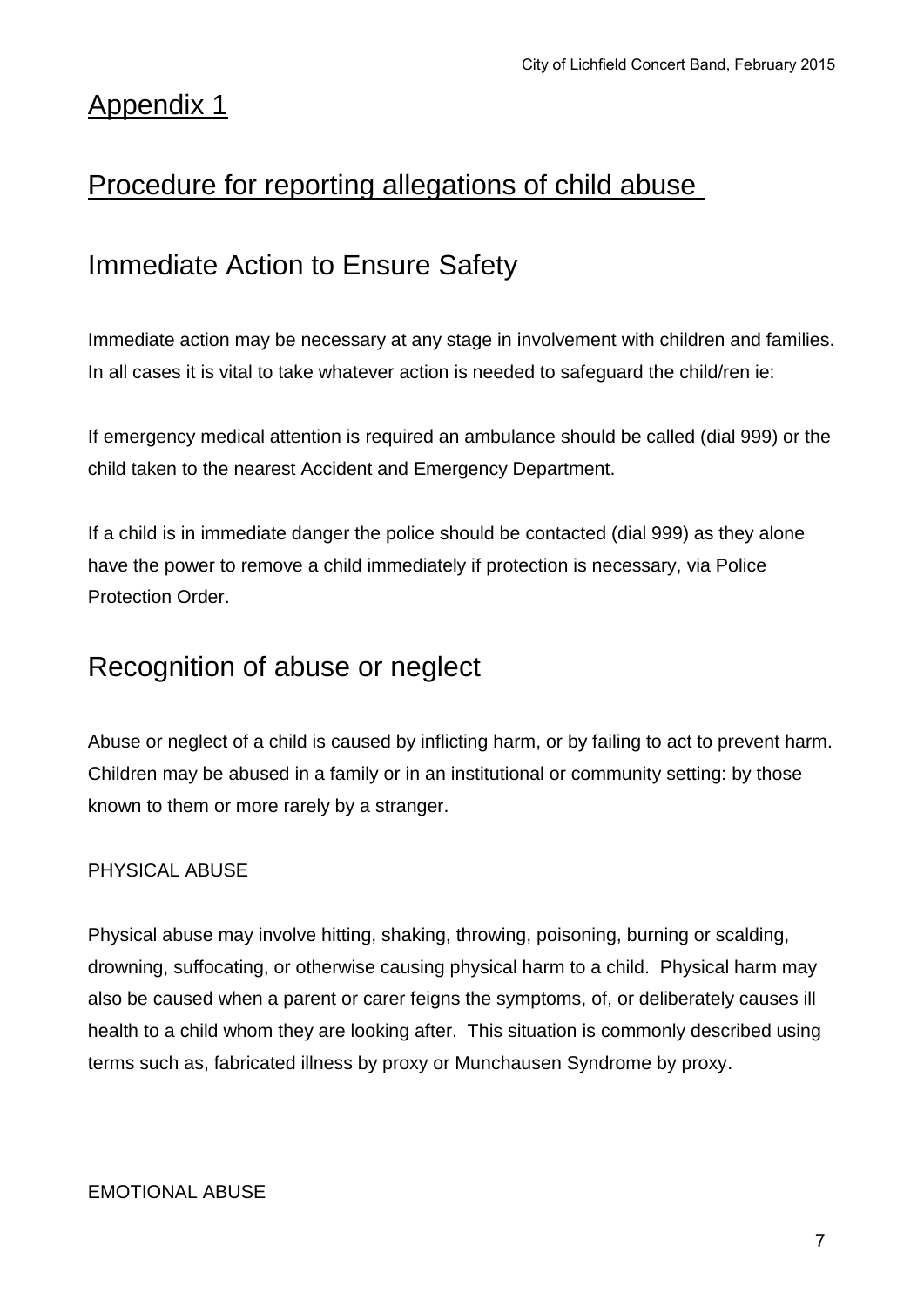Emotional abuse is the persistent emotional ill treatment of a child such as to cause severe and persistent adverse effects on the child's emotional development. It may involve conveying to children that they are worthless or unloved, inadequate, or valued only in so far as they meet the needs of another person. It may feature age or developmentally inappropriate expectations being imposed on children. It may involve causing children frequently to feel frightened or in danger, or the exploitation or corruption of children. Some level of emotional abuse is involved in all types of ill treatment of a child though it may occur alone.

#### SEXUAL ABUSE

Sexual abuse involves forcing or enticing a child or young person to take part in sexual activities, whether or not the child is aware of what is happening. The activities may involve physical contact, including penetrative (eg rape or buggery) or non-penetrative acts. This may include non-penetrative acts. They may include non-contact activities, such as involving children in looking at, or in the production of, pornographic material, or watching sexual activities, or encouraging children to behave in sexually inappropriate ways.

#### **NEGLECT**

Neglect is the persistent failure to meet a child's basic physical and/or psychological needs, likely to result in the serious impairment of the child's health or development. It may involve a parent or carer failing to provide adequate food, shelter and clothing, failing to protect a child from physical harm or danger, or the failure to ensure access to appropriate medical care or treatment. It may also include neglect of, or unresponsiveness to, a child's basic emotional needs.

It is good practice to be as open and honest as possible with parents/carers about any concerns.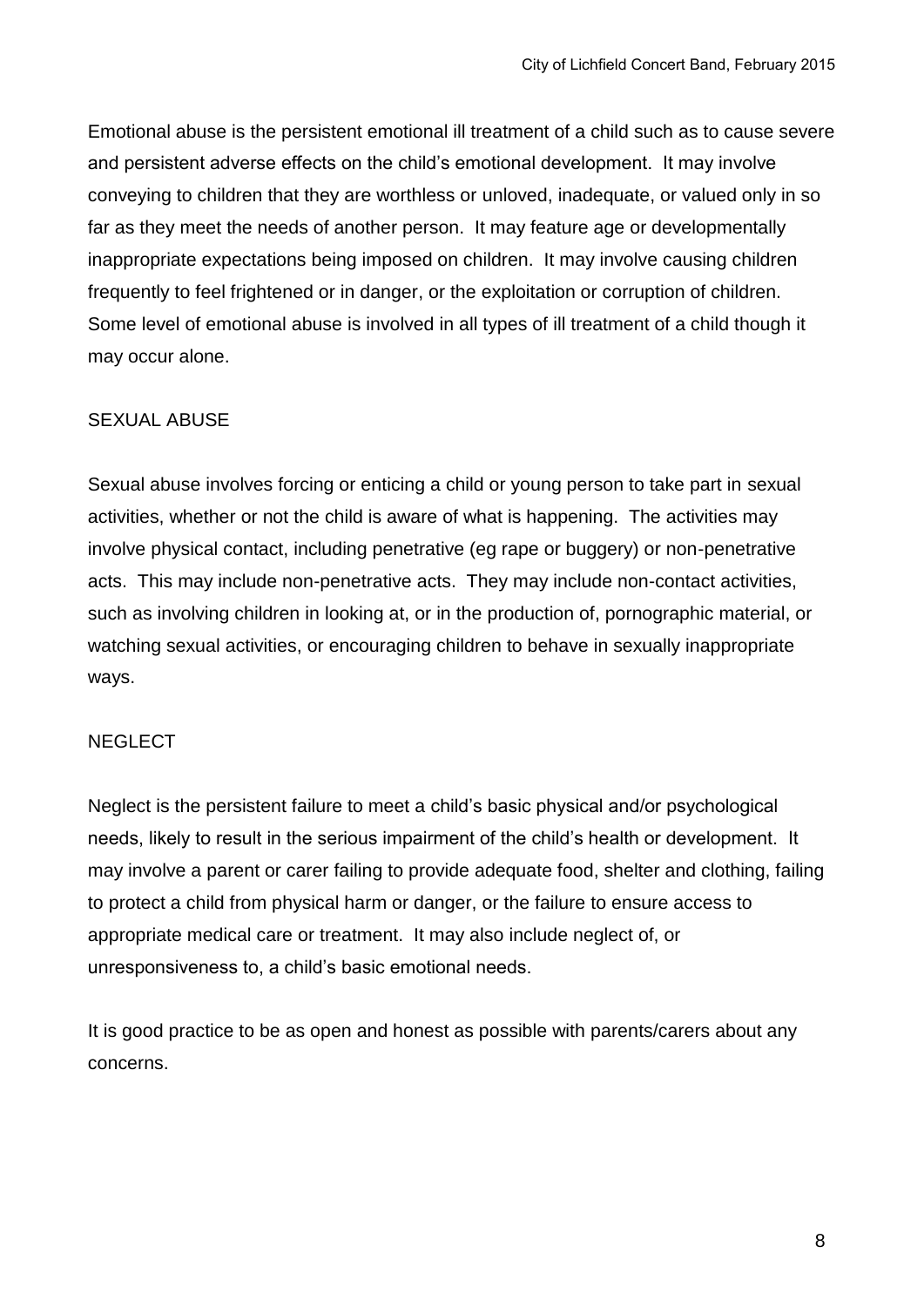However, you must not discuss your concerns with parents/carers in the following circumstances:

- where sexual abuse is suspected
- where organised or multiple abuse is suspected
- where fictitious illness by proxy (also known as Munchausen Syndrome by proxy) is suspected
- where contacting parents/carers would place a child, yourself or others at immediate risk.

### What to do if children talk to you about abuse or neglect

It is recognised that a child may seek you out to share information about abuse or neglect, or talk spontaneously individually or in groups when you are present. In these situations you must:

- Listen carefully to the child. DO NOT directly question the child.
- Give the child time and attention.
- Allow the child to give a spontaneous account; do not stop a child who is freely recalling significant events.
- Make an accurate record of the information you have been given taking care to record the timing, setting and people present, the child's presentation as well as what was said. Do not throw this away as it may later be needed as evidence.
- Use the child's own words where possible.
- Explain that you cannot promise not to speak to others about the information they have shared.
- Reassure the child that:
	- $\circ$  you are glad they have told you;
	- $\circ$  they have not done anything wrong:
	- o what you are going to do next.
- Explain that you will need to get help to keep the child safe.
- Do NOT ask the child to repeat his or her account of events to anyone.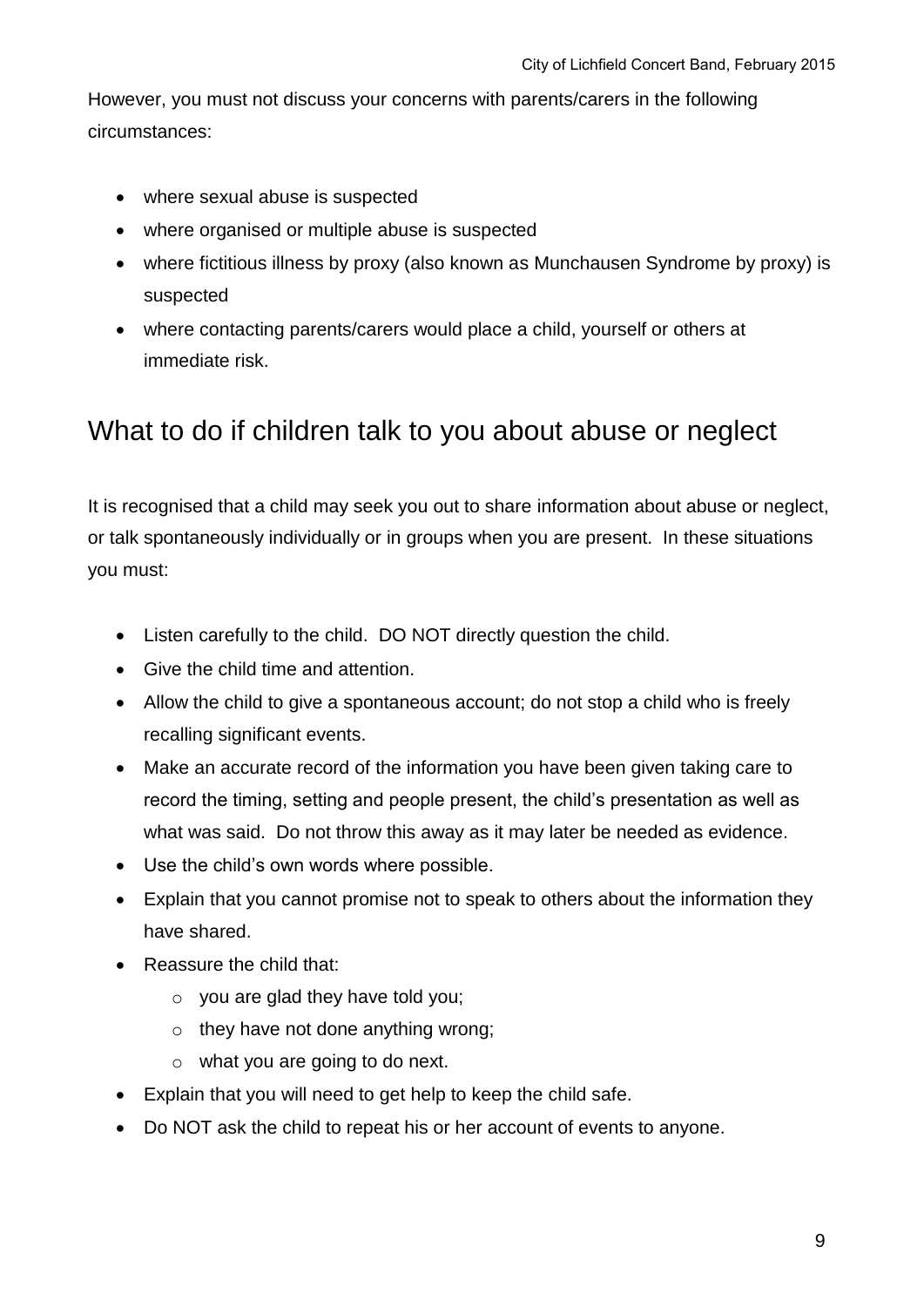## Consulting about your concern

The purpose of consultation is to discuss your concerns in relation to a child and decide what action is necessary.

You may become concerned about a child who has not spoken to you, because of your observations of, or information about that child.

It is good practice to ask a child why they are upset or how a cut or bruise was caused, or respond to a child wanting to talk to you. This practice can help clarify vague concerns and result in appropriate action.

If you are concerned about a child you must share your concerns. Initially you should talk to one of the Designated Safeguarding Persons (details on p 4). If one of those people is implicated in the concerns you should discuss your concerns with another member of the committee or directly with Social Services.

You should consult externally with your local Social Services Department in the following circumstances:

- When you remain unsure after internal consultation as to whether child protection concerns exist
- When there is disagreement as to whether child protection concerns exist
- When you are unable to consult promptly or at all with the Designated Safeguarding Persons
- When the concerns relate to any member of the organising committee.

Consultation is not the same as making a referral but should enable a decision to be made as to whether a referral to Social Services or the Police should progress.

## Making a referral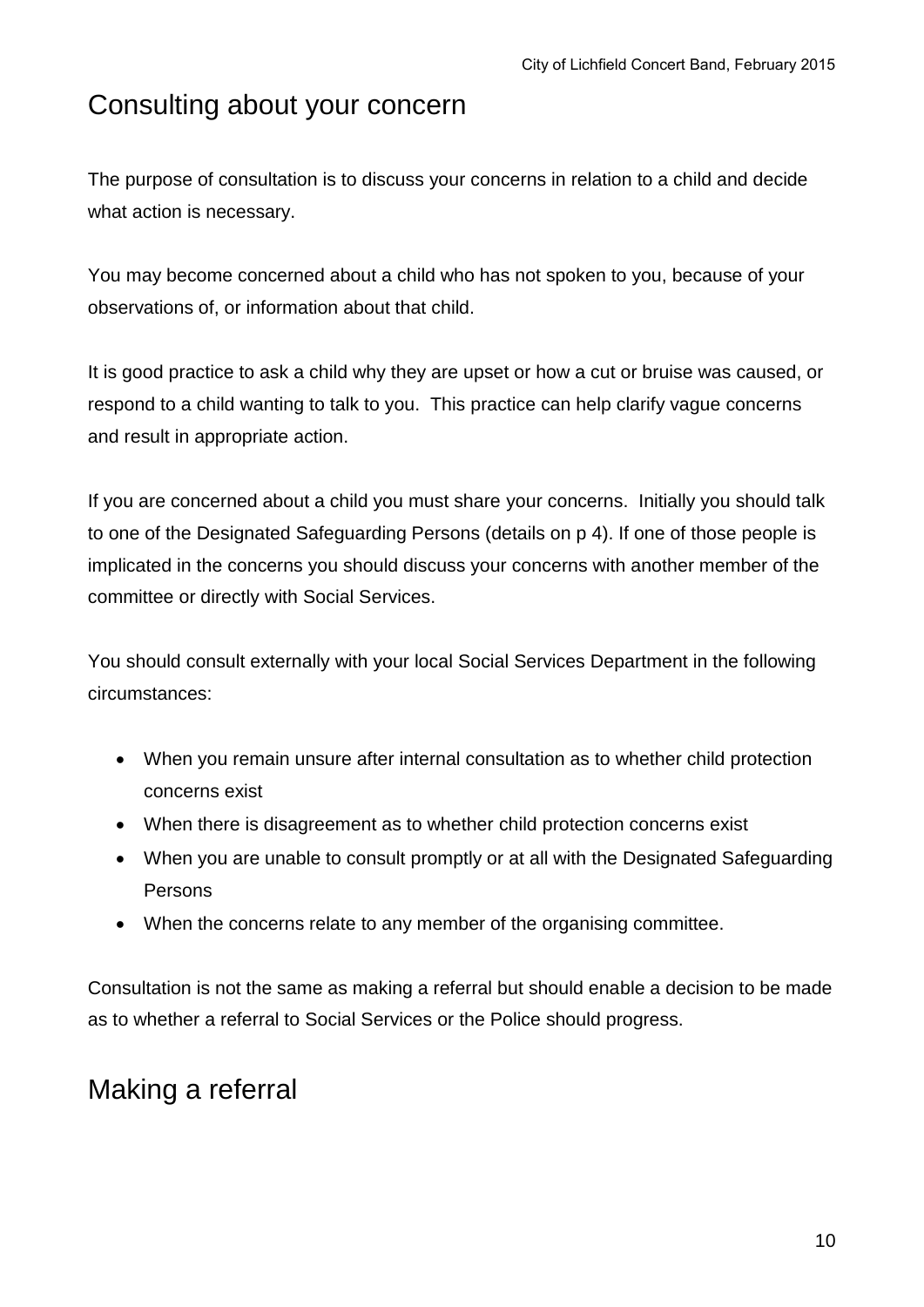A referral involves giving Social Services or the Police information about concerns relating to an individual or family in order that enquiries can be undertaken by the appropriate agency followed by any necessary action.

In certain cases the level of concern will lead straight to a referral without external consultation being necessary.

Parents/carers should be informed if a referral is being made except in the circumstances outlined on p 6.

However, inability to inform parents for any reason should not prevent a referral being made. It would then become a joint decision with Social Services about how and when the parents should be approached and by whom.

If your concern is about abuse or risk of abuse from someone not known to the child or child's family, you should make a telephone referral directly to the police and consult with the parents.

If your concern is about abuse or risk of abuse from a family member or someone known to the children, you should make a telephone referral to your local Social Services Office. (see list p. 9).

# Information required

Be prepared to give as much of the following information as possible (in emergency situations all of this information may not be available). Unavailability of some information should not stop you making a referral.

- Your name, telephone number, position and request the same of the person to whom you are speaking.
- Full name and address, telephone number of family, date of birth of child and siblings.
- Gender, ethnicity, first language, any special needs.
- Names, dates of birth and relationship of household members and any significant others.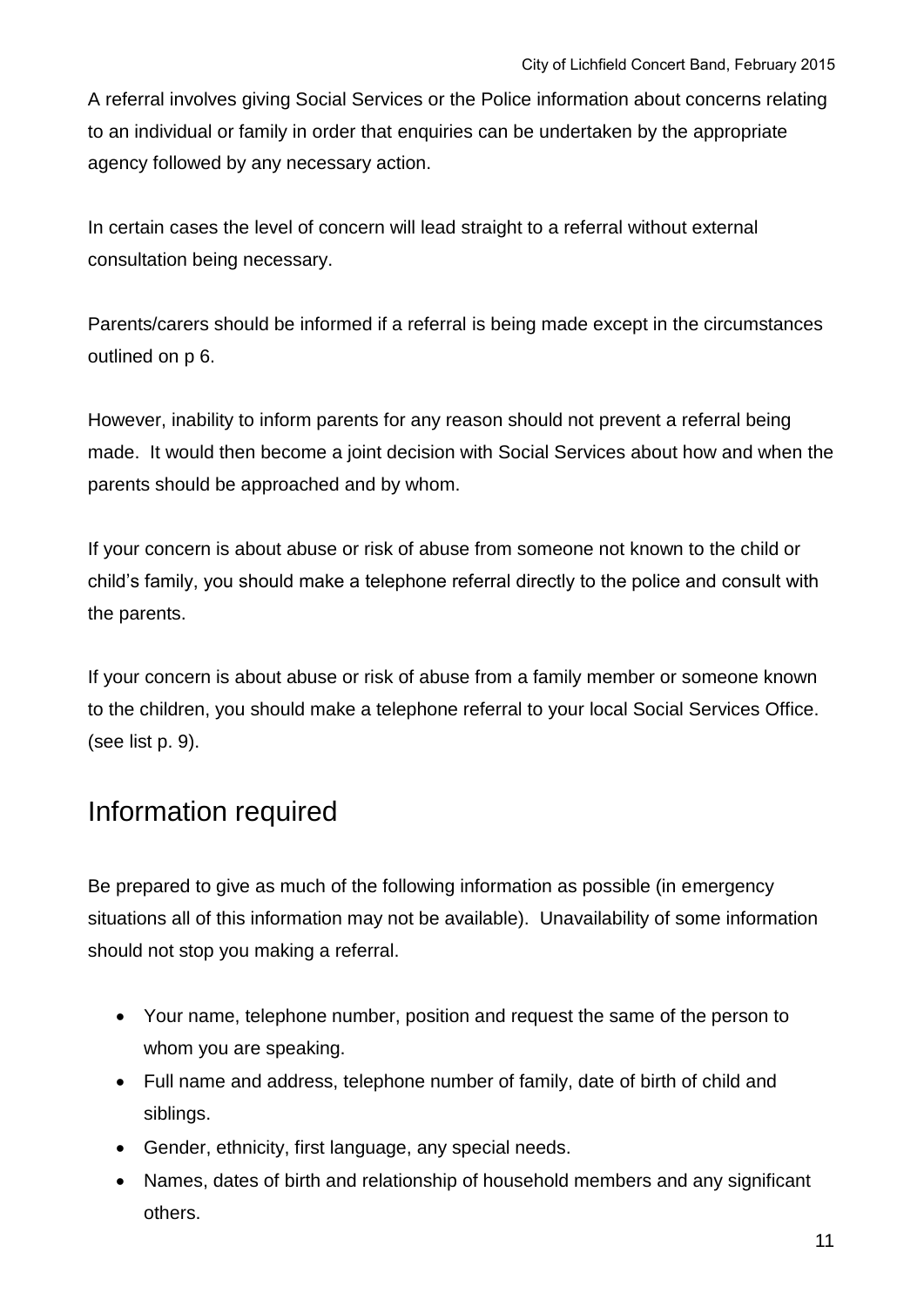- The names of professionals' known to be involved with the child/family eg: GP, Health Visitor, School.
- The nature of the concern; and foundation for them.
- An opinion on whether the child may need urgent action to make them safe.
- Your view of what appears to be the needs of the child and family.
- Whether the consent of a parent with parental responsibility has been given to the referral being made.

## **Confidentiality**

The City of Lichfield Concert Band should ensure that any records made in relation to a referral should be kept confidentially and in a secure place.

Information in relation to child protection concerns should be shared on a "need to know" basis. However, the sharing of information is vital to child protection and, therefore, the issue of confidentiality is secondary to a child's need for protection.

If in doubt, consult.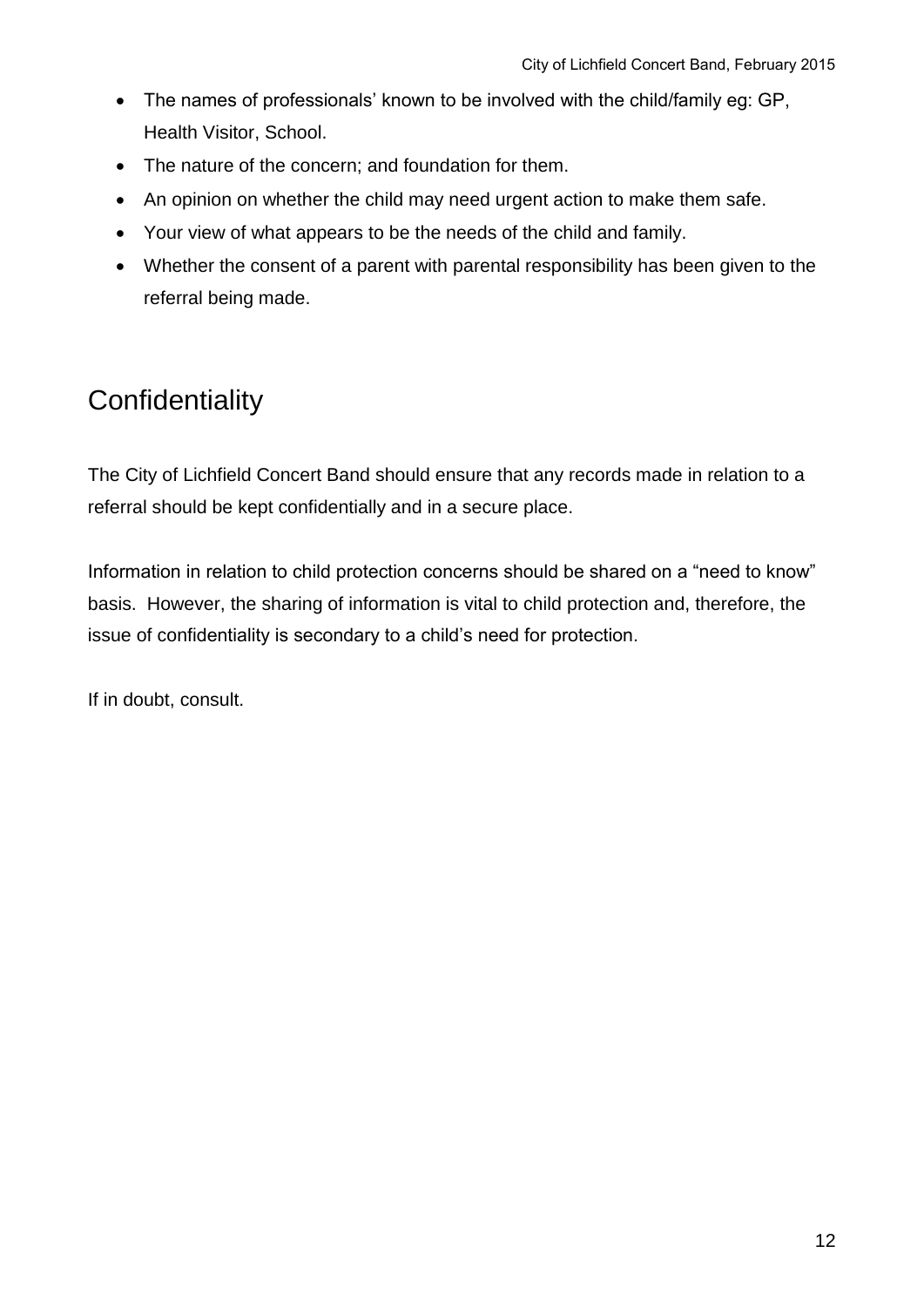# Appendix 2

# Procedure for Reporting Allegations of Abuse of Vulnerable Adults

# Recognising the signs and symptoms of abuse

Abuse includes:

- physical abuse: including hitting, slapping, punching, burning, misuse of medication, inappropriate restraint
- sexual abuse: including rape, indecent assault, inappropriate touching, exposure to pornographic material
- psychological or emotional abuse: including belittling, name calling, threats of harm, intimidation, isolation
- financial or material abuse: including stealing, selling assets, fraud, misuse or misappropriation of property, possessions or benefits
- neglect and acts of omission: including withholding the necessities of life such as medication, food or warmth, ignoring medical or physical care needs
- discriminatory abuse: including racist, sexist, that based on a person's disability and other forms of harassment, slurs or similar treatment
- institutional or organisational: including regimented routines and cultures, unsafe practices, lack of person-centred care or treatment

Abuse may be carried out deliberately or unknowingly. Abuse may be a single act or repeated acts.

People who behave abusively come from all backgrounds and walks of life. They may be doctors, nurses, social workers, advocates, staff members, volunteers or others in a position of trust. They may also be relatives, friends, neighbours or people who use the same services as the person experiencing abuse.

The roles and responsibilities of the Designated Safeguarding Person(s) are: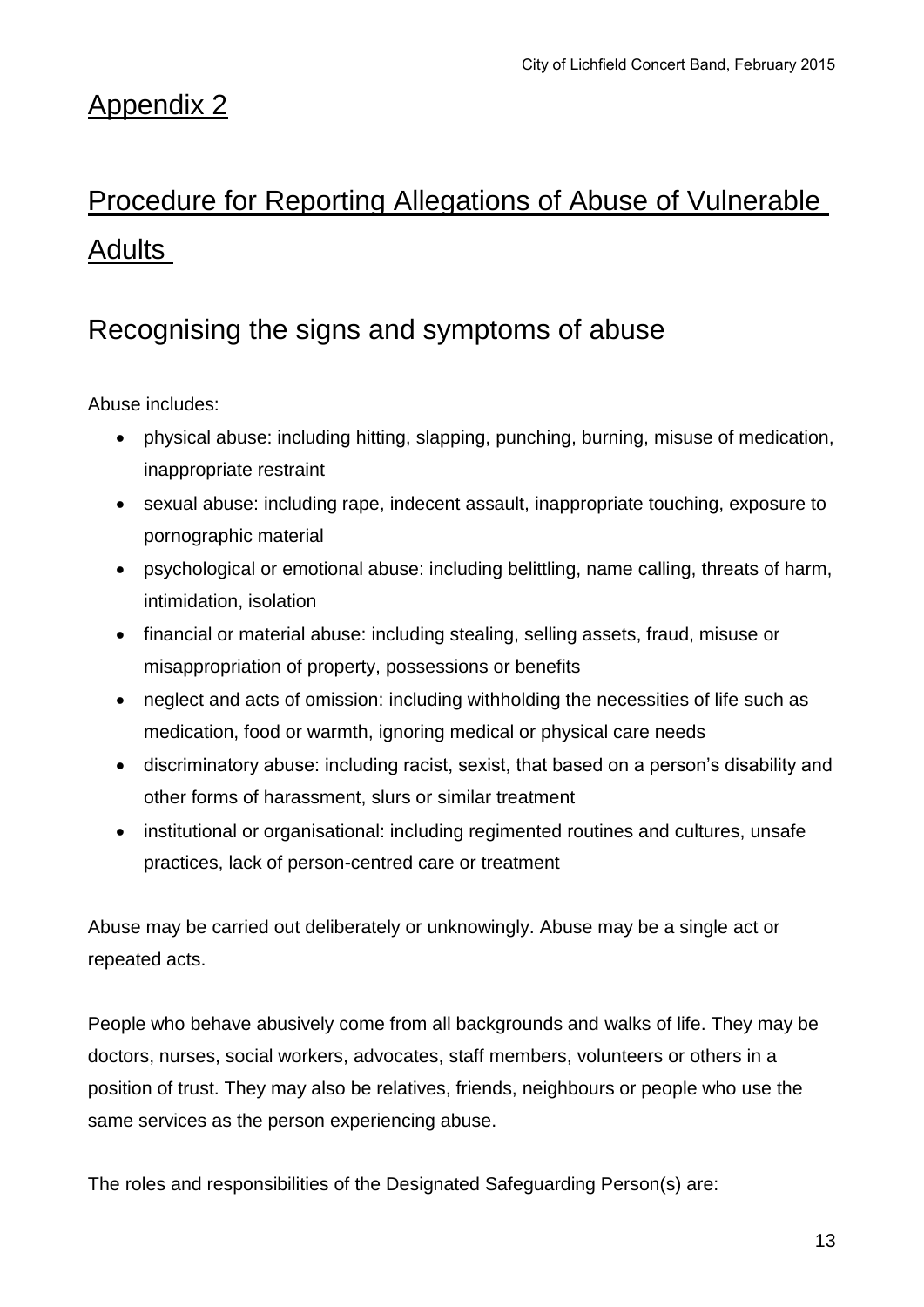- To ensure that all members and employees are aware of what they should do and who they should go to if they have concerns that a vulnerable adult may be experiencing, or has experienced abuse or neglect.
- To ensure that concerns are acted on, clearly recorded and referred to an appropriate agency where necessary.
- To ensure confidentiality is maintained

# Responding to people who have experienced or are experiencing abuse

The City of Lichfield Concert Band recognises that it has a duty to act on reports, or suspicions of abuse or neglect. It also acknowledges that taking action in cases of adult abuse is never easy.

How to respond if you receive an allegation:

- Reassure the person concerned
- Listen to what they are saying
- Record what you have been told/witnessed as soon as possible
- Remain calm and do not show shock or disbelief
- Tell them that the information will be treated seriously
- Don't start to investigate or ask detailed or probing questions
- Don't promise to keep it a secret

If you witness abuse or abuse has just taken place the priorities will be:

- To call an ambulance if required
- To call the police if a crime has been committed
- To preserve evidence
- To keep yourself, staff, volunteers and service users safe
- To inform the Designated Safeguarding Person in your organisation

All situations of abuse or alleged abuse will be discussed with the Designated Safeguarding Person or another member of the committee.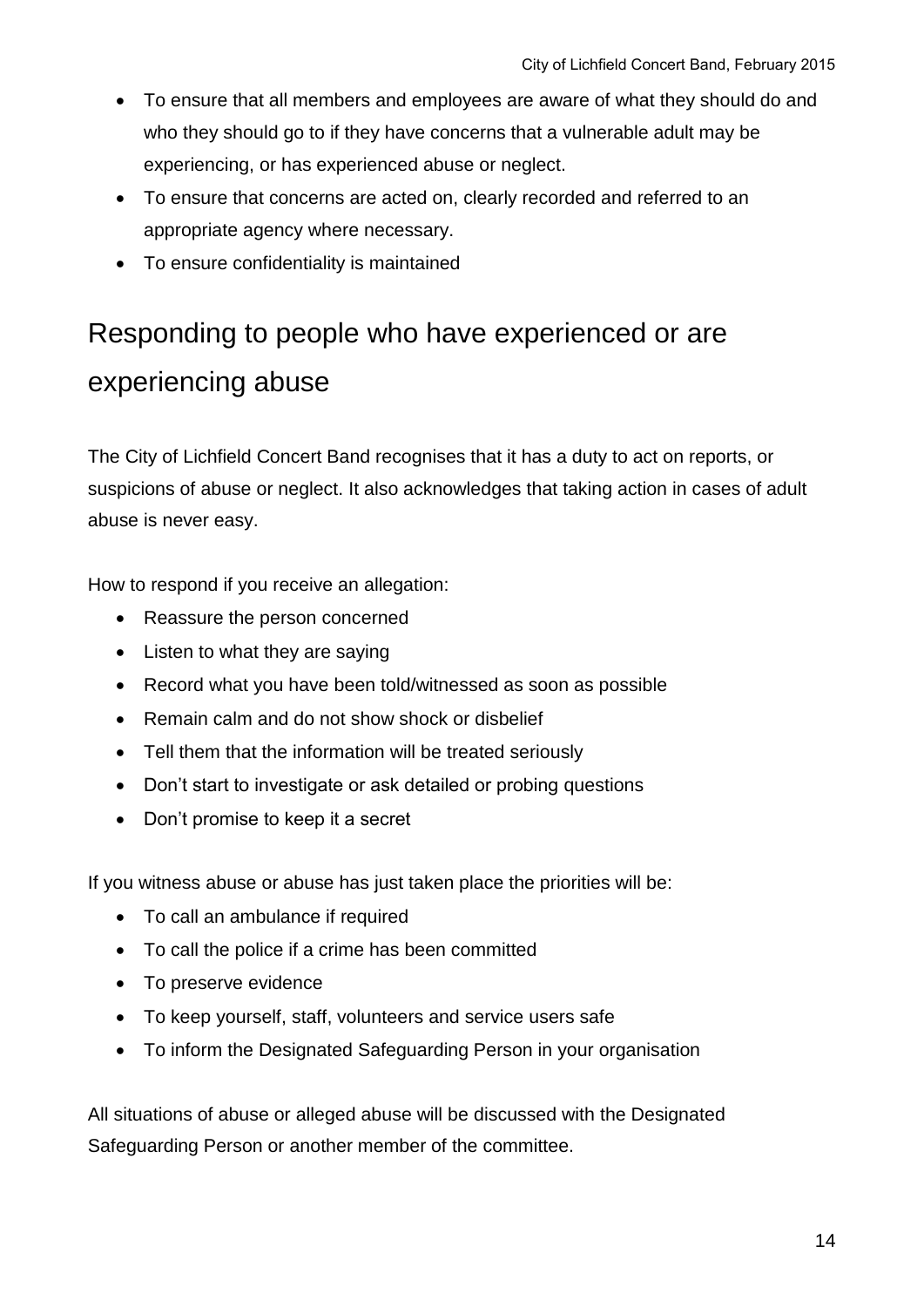If it is appropriate and there is consent from the individual, or there is a good reason to override consent, such as risk to others, a referral (alert) will be made to Social Services.

# **Confidentiality**

The City of Lichfield Concert Band will ensure that any records made in relation to a referral are kept confidentially and in a secure place.

Information in relation to allegations of abuse of a vulnerable adult should be shared on a "need to know" basis. However, the sharing of information is vital to their protection and, therefore, the issue of confidentiality is secondary to a vulnerable adult's need for protection.

If in doubt, consult.